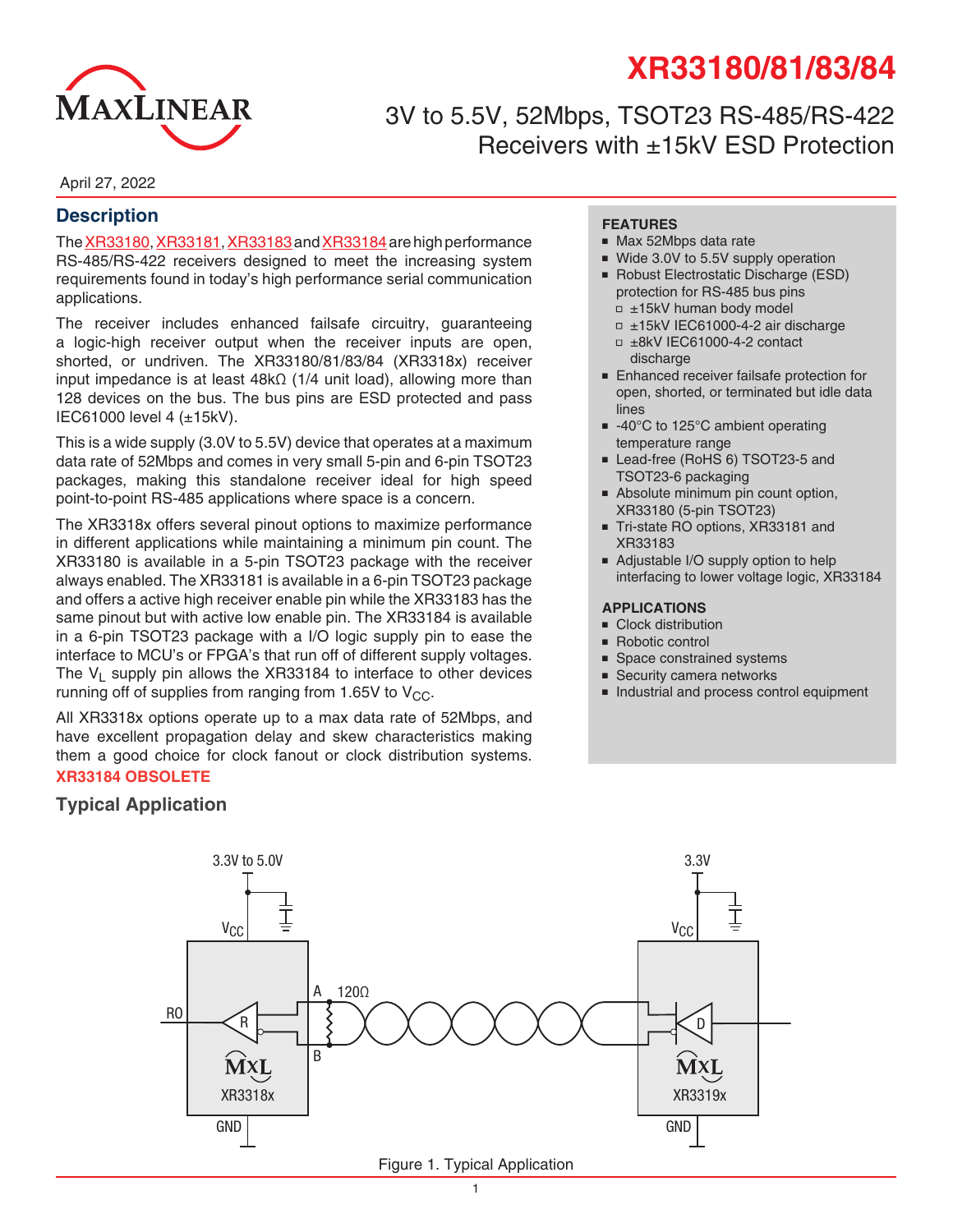

#### **Absolute Maximum Ratings**

Stresses beyond those listed under Absolute Maximum Ratings may cause permanent damage to the device. Exposure to any Maximum Rating condition for extended periods may affect device reliability and lifetime.

| Input Voltages                 |                                                     |
|--------------------------------|-----------------------------------------------------|
|                                |                                                     |
| Output Voltage                 |                                                     |
|                                |                                                     |
|                                |                                                     |
| <b>Receiver Input Voltages</b> |                                                     |
|                                |                                                     |
|                                | Transient voltage pulse, through $1000^{(1)}$ ±100V |

#### **Operating Conditions**

| Operating temperature range  -40°C to 125°C |  |
|---------------------------------------------|--|
|                                             |  |
| Thermal Information                         |  |
|                                             |  |
|                                             |  |
|                                             |  |
|                                             |  |

#### ESD Ratings

| HBM - Human Body Model (A and B pins) ±15kV  |  |
|----------------------------------------------|--|
| HBM - Human Body Model (all other pins) ±4kV |  |
| IEC61000-4-2 Air Gap Discharge ±15kV         |  |
|                                              |  |
| <b>NOTE:</b><br>1. Refer to Figure 3.        |  |

## **Electrical Characteristics**

Specifications are at  $T_A = 25^{\circ}$ C, V<sub>CC</sub> = 3.0V to 5.5V unless otherwise noted. Typical values represent the most likely parametric norm at  $T_A = 25^{\circ}$ C, and are provided for reference purposes only.

| Symbol          | Parameter                                               | Conditions                                            | Min    | Typ    | <b>Max</b>   | <b>Units</b> |
|-----------------|---------------------------------------------------------|-------------------------------------------------------|--------|--------|--------------|--------------|
| Supply          |                                                         |                                                       |        |        |              |              |
| $V_{CC}$        | Supply voltage range                                    |                                                       | 3.0    |        | 5.5          | V            |
| $V_L$           | I/O supply voltage range                                | $V_L \leq V_{CC}$                                     | 1.65   |        | $V_{\rm CC}$ | $\vee$       |
| $I_{\rm CC}$    | Supply current                                          | No Load, XR33180/81/83/84                             |        | 2.5    | 5            | mA           |
| IL.             | I/O supply                                              | No Load, XR33184                                      |        |        | 10           | μA           |
|                 | <b>Receiver DC Characteristics</b>                      |                                                       |        |        |              |              |
| V <sub>TH</sub> | Receiver differential threshold voltage,<br>$V_A - V_B$ | $-7V \leq V_{CM} \leq 12V$                            | $-200$ | $-125$ | -50          | mV           |
| $\Delta V_{OH}$ | Receiver input hysteresis                               | $V_{CM} = 0V$                                         |        | 25     |              | mV           |
| $R_{IN}$        | Receiver input resistance                               | $-7V \leq V_{CM} \leq 12V$                            | 48     |        |              | $k\Omega$    |
|                 |                                                         | $V_{\text{OUT}} = 12V$ , $V_{\text{CC}} = 0V$ or 5.5V |        |        | 250          | μA           |
| $I_{A,B}$       | Input current, A and B                                  | $V_{\text{OUT}} = -7V$ , $V_{\text{CC}} = 0V$ or 5.5V | $-200$ |        |              | μA           |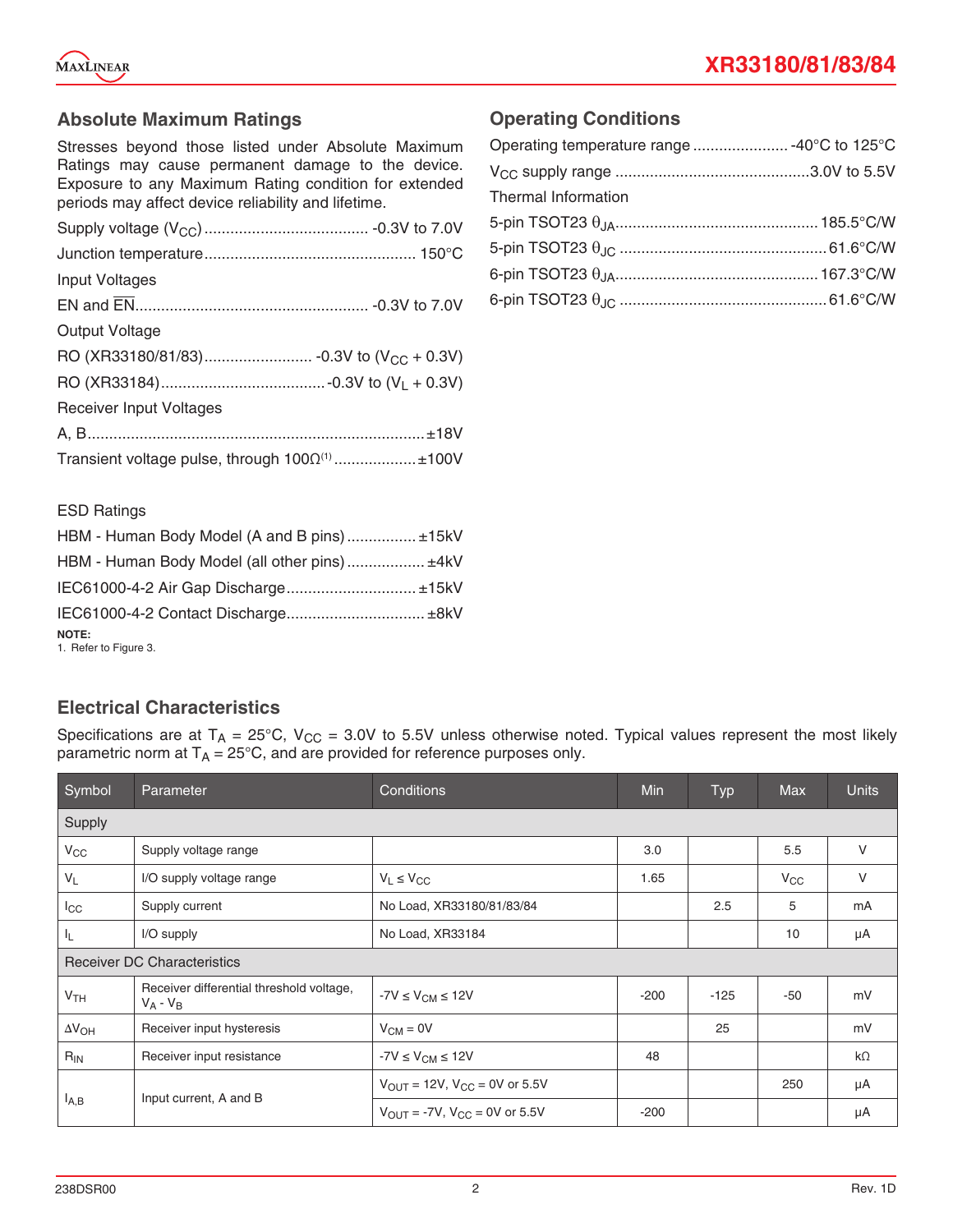

## **Electrical Characteristics**

Specifications are at T<sub>A</sub> = 25°C, V<sub>CC</sub> = 3.0V to 5.5V unless otherwise noted. Typical values represent the most likely parametric norm at  $T_\mathsf{A}$  = 25°C, and are provided for reference purposes only.

| Symbol                         | Parameter                                               | Conditions                                                                                                               | Min            | Typ | <b>Max</b>     | <b>Units</b> |
|--------------------------------|---------------------------------------------------------|--------------------------------------------------------------------------------------------------------------------------|----------------|-----|----------------|--------------|
| Logic Inputs/Outputs           |                                                         |                                                                                                                          |                |     |                |              |
| V <sub>IH</sub>                | Logic high input thresholds, EN and EN                  | XR33181/83                                                                                                               | $\overline{2}$ |     |                | V            |
| $V_{IL}$                       | Logic low input thresholds, EN and EN                   | XR33181/83                                                                                                               |                |     | 0.4            | V            |
| <b>ENLEAK</b>                  | Enable pin leakage                                      | XR33181/83                                                                                                               | $-10$          |     | 10             | μA           |
| $V_{OH}$                       | Receiver output high voltage, RO                        | $I_{\text{OUT}} = -4 \text{mA}$ , XR33180/81/83                                                                          | $V_{CC} - 0.4$ |     |                | V            |
| $V_{OL}$                       | Receiver output low voltage, RO                         | $I_{OIII}$ = 4mA, XR33180/81/83                                                                                          |                |     | 0.4            | V            |
| <b>V<sub>OH</sub></b>          | Receiver output high voltage, RO                        | $3.0V \le V_1 \le 5.5V$ , $I_{OUT} = -4mA$<br>$1.65V \le V_1 \le 3.0V$ , $I_{\text{OUT}} = -1 \text{mA}$ ,<br>XR33184    | $V_L - 0.4$    |     |                | V            |
| $V_{OL}$                       | Receiver output low voltage, RO                         | $3.0V \le V_L \le 5.5V$ , $I_{OUT} = 4mA$<br>$1.65V \le V_L \le 3.0V$ , $I_{OUT} = 1mA$ ,<br>XR33184                     |                |     | 0.4            | $\vee$       |
| $I_{\text{OSC}}$               | Receiver output short-circuit current                   | $0V \leq V_{RO} \leq V_L$                                                                                                | $-120$         |     | 120            | mA           |
| I <sub>OZR</sub>               | High-Z receiver output current                          | $0V \le V_{OUT} \le V_{CC}$ , XR33180/81/83<br>$0V \leq V_{OUT} \leq V_L$ , XR33184                                      | $-1$           |     | $\mathbf{1}$   | μA           |
| <b>Thermal Characteristics</b> |                                                         |                                                                                                                          |                |     |                |              |
| $T_{TS}$                       | Thermal shutdown temperature                            |                                                                                                                          |                | 168 |                | $^{\circ}C$  |
| T <sub>TSH</sub>               | Thermal shutdown hysteresis                             |                                                                                                                          |                | 15  |                | $^{\circ}C$  |
|                                | <b>Receiver AC Characteristics</b>                      |                                                                                                                          |                |     |                |              |
| <sup>t</sup> RPLH              | Receiver propagation delay, low to high                 |                                                                                                                          |                |     | 15             | ns           |
| <sup>t</sup> RPHL              | Receiver propagation delay, high to low                 | $C_L = 15pF$ , $V_{ID} = \pm 2V$ , $V_{ID}$ rise and fall<br>times <15ns, Figure 4                                       |                |     | 15             | ns           |
| $ t_{RPLH} - t_{RPHL} $        | Receiver propagation delay skew                         |                                                                                                                          |                |     | $\overline{2}$ | ns           |
|                                | Propagation delay matching, device to<br>$device^{(1)}$ | Part to part comparisons must have<br>the same supply conditions and<br>temperature difference $\leq 30^{\circ}$ C (max) |                |     | 8              | ns           |
|                                | Maximum data rate <sup>(1)</sup>                        | $C_L = 15pF$ , Duty Cycle 40 to 60%                                                                                      | 52             |     |                | <b>Mbps</b>  |
| <sup>t</sup> RZH               | Receiver enable to output high                          |                                                                                                                          |                |     | 500            | ns           |
| t <sub>RZL</sub>               | Receiver enable to output low                           |                                                                                                                          |                |     | 500            | ns           |
| <sup>t</sup> RHZ               | Receiver disable from output high                       | $C_1 = 15pF$ , R <sub>1</sub> = 1K $\Omega$ , Figure 5                                                                   |                |     | 500            | ns           |
| <sup>t</sup> RLZ               | Receiver disable from output low                        |                                                                                                                          |                |     | 500            | ns           |

**NOTE:** 

1. Guarenteed by design.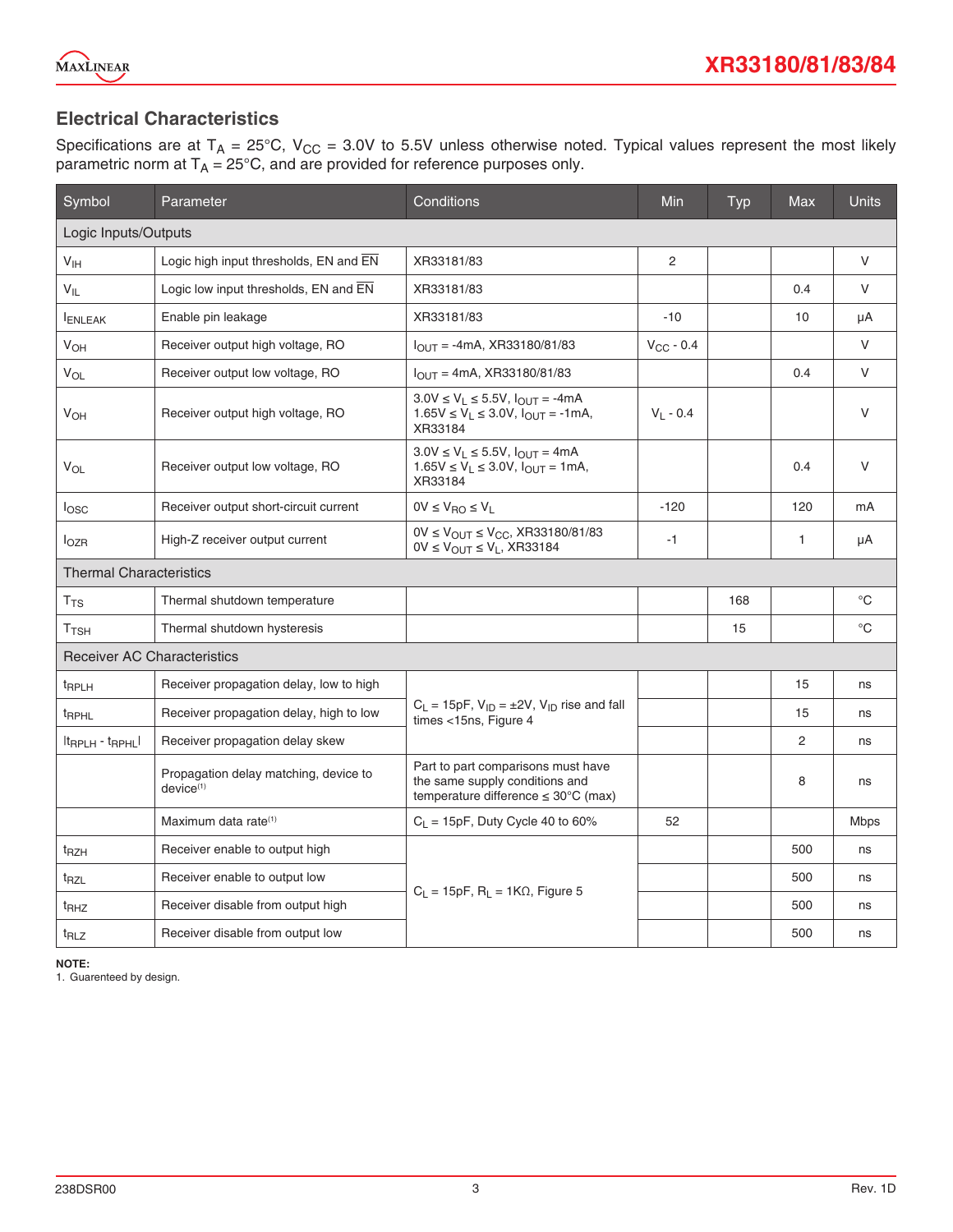

## **Pin Configuration - XR33184 OBSOLETE**









#### **Pin Functions - XR33184 OBSOLETE**

|         |                | <b>Pin Number</b> |                |                |           |                                                                                                             |  |  |
|---------|----------------|-------------------|----------------|----------------|-----------|-------------------------------------------------------------------------------------------------------------|--|--|
| XR33180 | XR33181        | XR33183           | XR33184        | Pin Name       | Type      | <b>Description</b>                                                                                          |  |  |
|         | 1              |                   |                | <b>VCC</b>     | Supply    | Power supply, bypass with 0.1µf capacitor                                                                   |  |  |
| 2       | $\overline{2}$ | $\overline{2}$    | $\overline{2}$ | <b>GND</b>     | Supply    | Ground                                                                                                      |  |  |
| 3       | 3              | 3                 | 3              | R <sub>O</sub> | Output    | Receiver output:<br>if $(V_A-V_B) \ge -50$ mV, RO is high<br>if $(V_A-V_B) \le -200$ mV, RO is low          |  |  |
| 4       | $\overline{4}$ | 4                 | 4              | B              | Bus Input | ±15KV ESD protected, RS-485/RS-422 inverting receiver input                                                 |  |  |
|         | 5              |                   |                | <b>EN</b>      | Input     | Receiver output enable:<br>when EN is low, RO is disabled, high impedance<br>when EN is high, RO is enabled |  |  |
|         |                | 5                 |                | EN             | Input     | Receiver output enable:<br>when EN is high, RO is disabled, high impedance<br>when EN is low, RO is enabled |  |  |
|         |                |                   | 5              | <b>VL</b>      | Supply    | Logic interface power supply                                                                                |  |  |
| 5       | 6              | 6                 | 6              | A              | Bus Input | ±15KV ESD protected, RS-485/RS-422 non-inverting receiver<br>input                                          |  |  |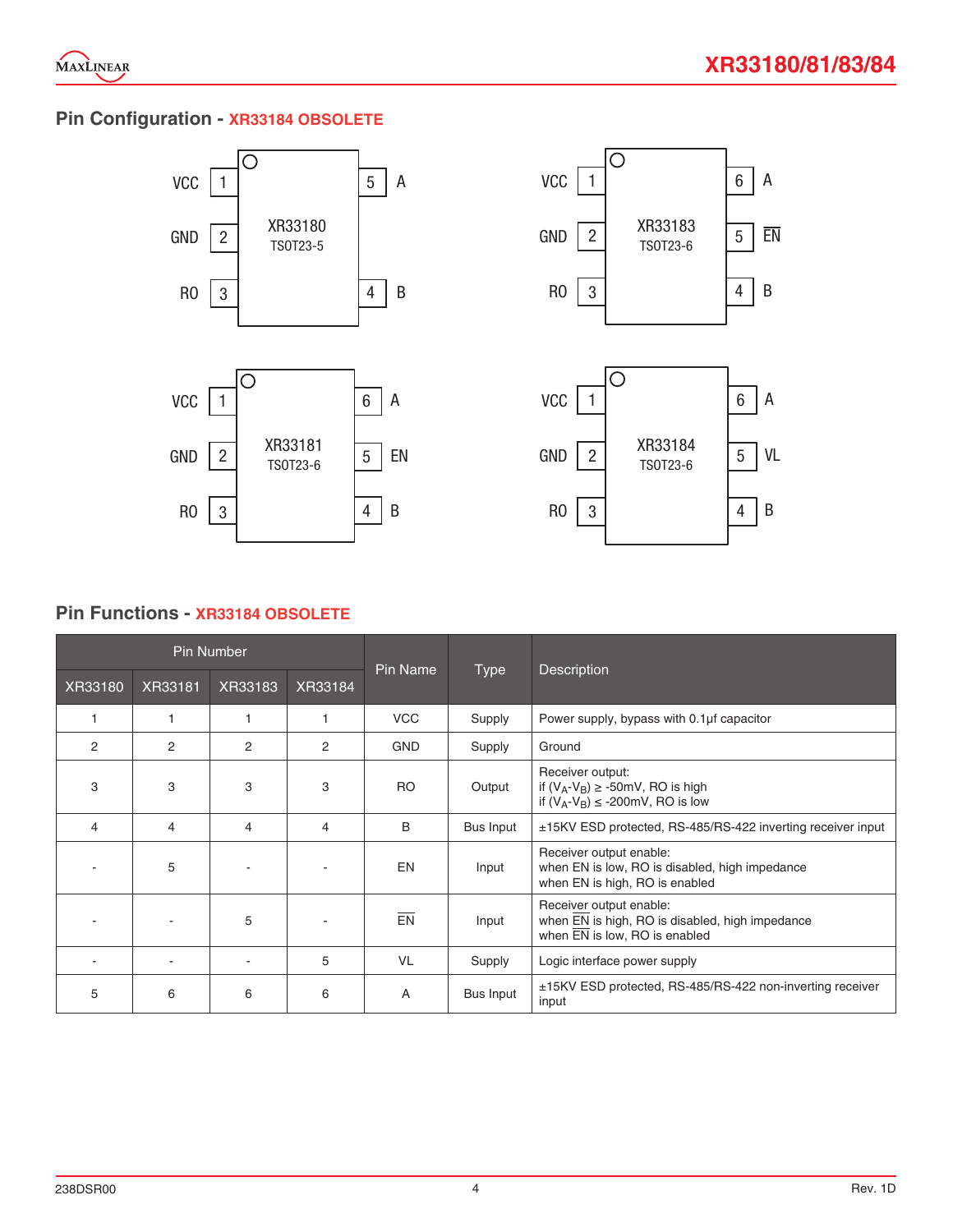

## **Pin Functions (Continued)**

|                 | Receiving         |           |
|-----------------|-------------------|-----------|
| Inputs          | Output            |           |
| $\overline{RE}$ | $V_A - V_B$       | <b>RO</b> |
| 0               | $\geq -50$ mV     |           |
| 0               | $\leq$ -200mV     | 0         |
| 0               | Open/shorted/idle |           |
|                 | X                 | High-Z    |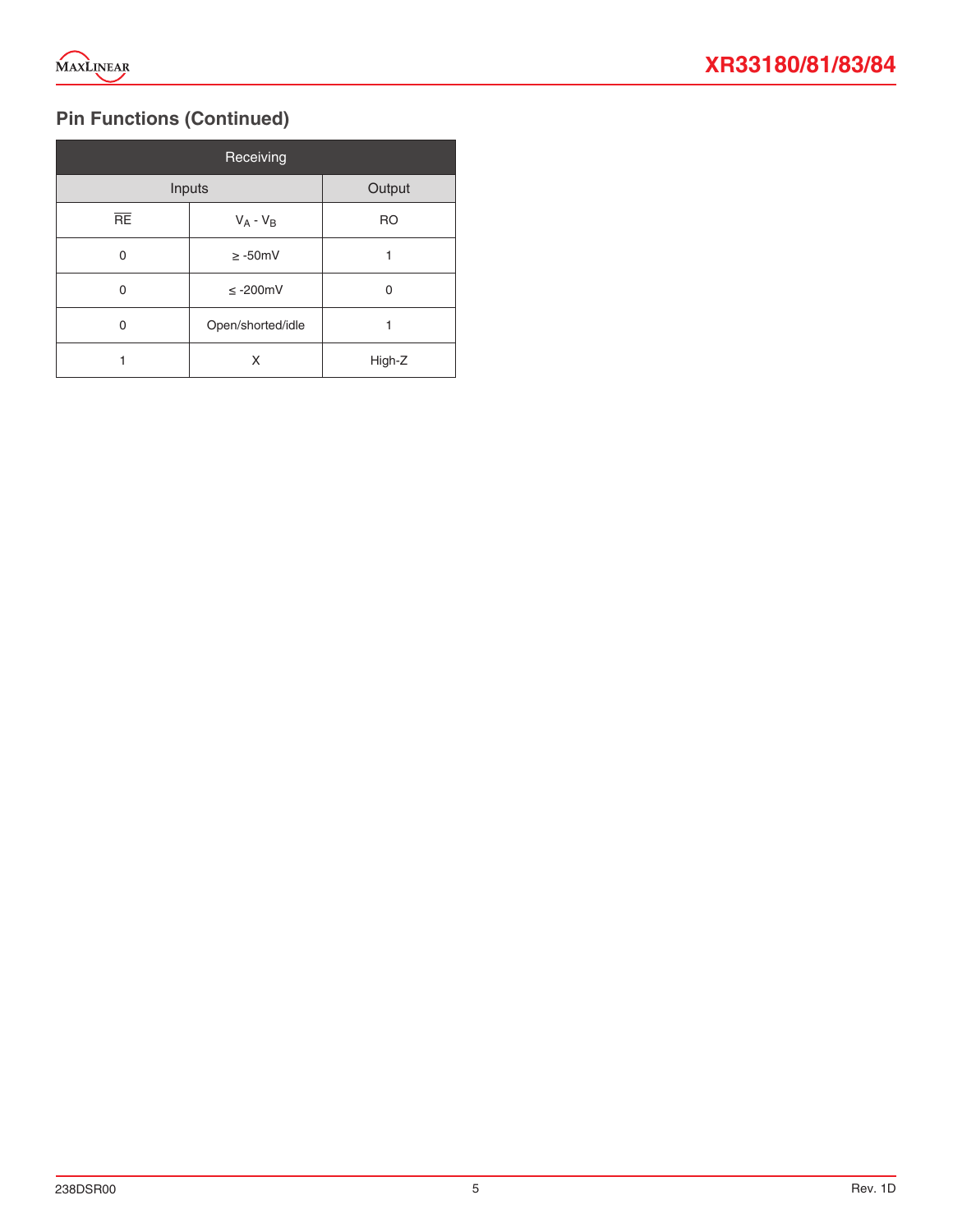

## **Functional Block Diagrams - XR33184 OBSOLETE**



Figure 2. Functional Block Diagrams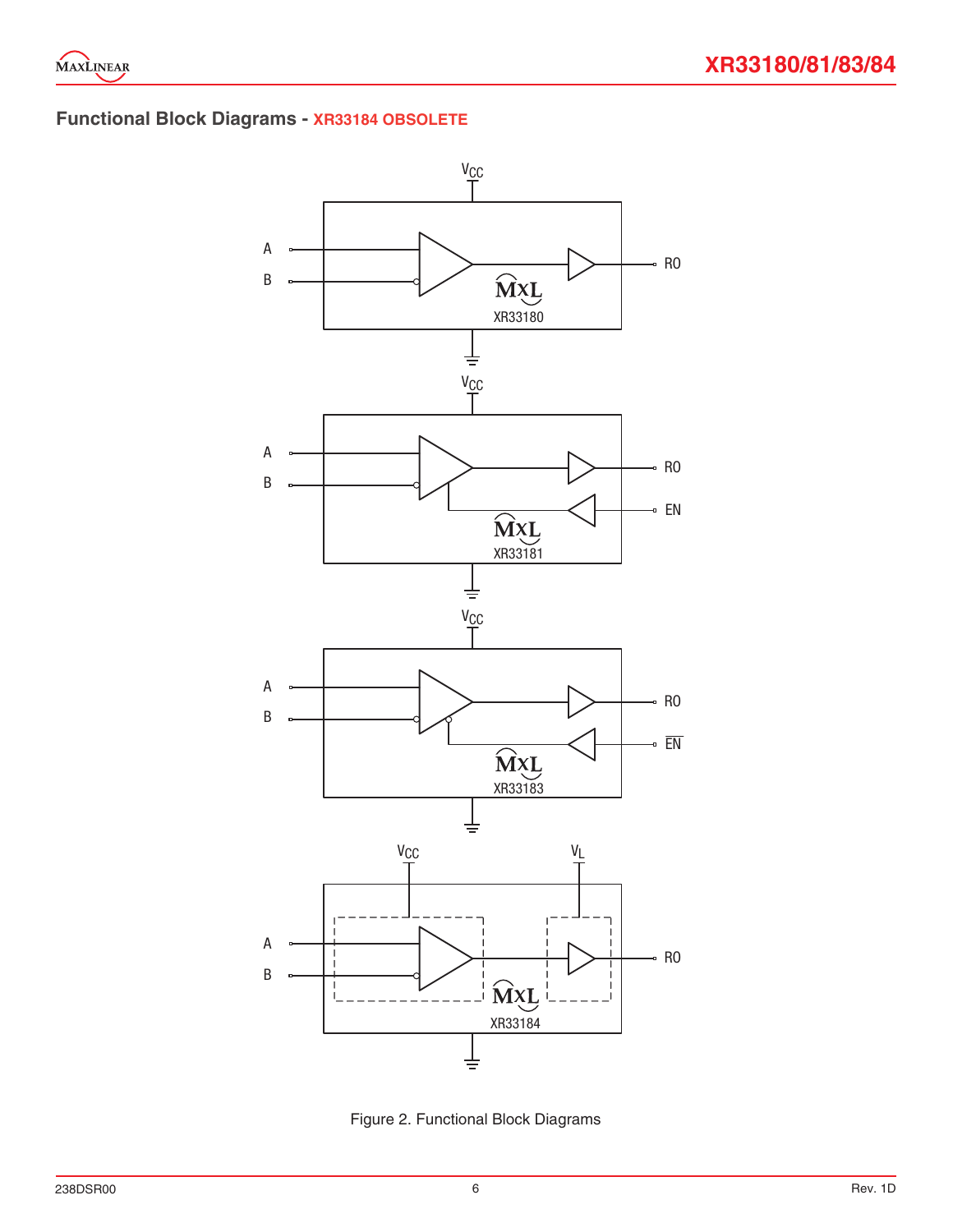

## **Applications Information**



Figure 3. Transient Overvoltage Test Circuit



Figure 4. Receiver Propagation Delay Test Circuit and Timing Diagram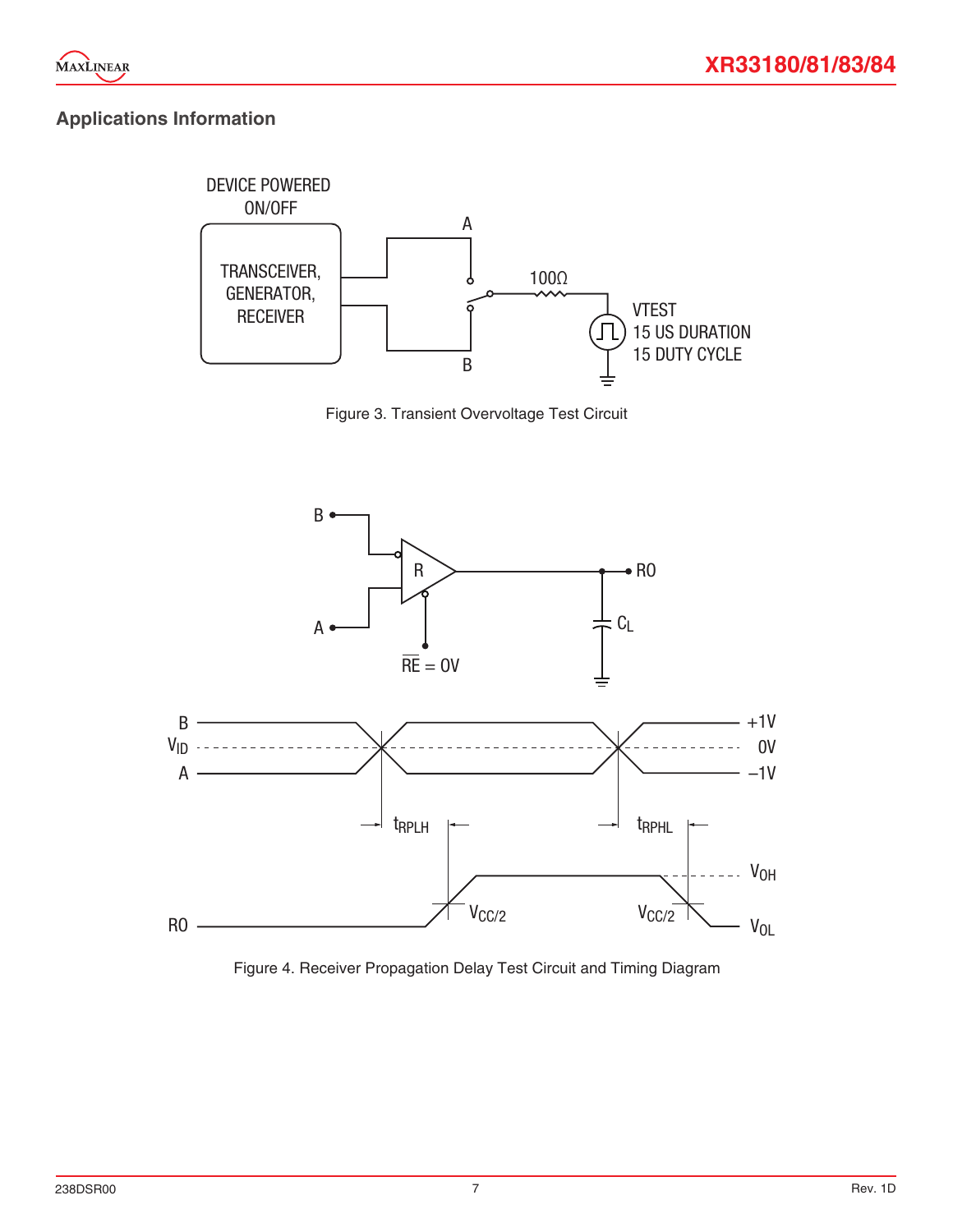

## **Applications Information (Continued)**



Figure 5. Receiver Enable and Disable Test Circuits and Timing Diagrams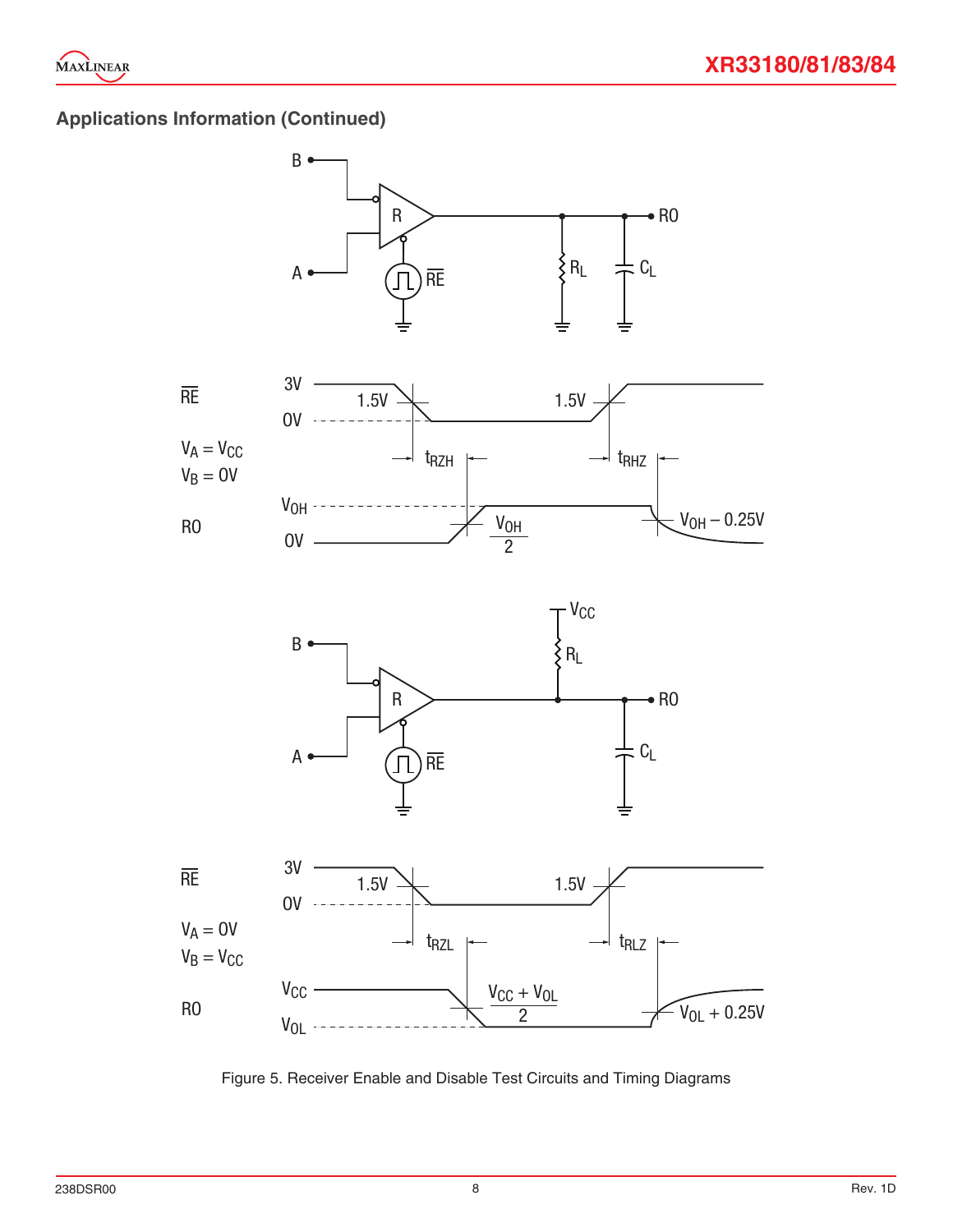

#### **Applications Information (Continued)**

The XR3318x RS-485/RS-422 device is part of MaxLinear's high performance serial interface product line. The analog bus pins can survive direct shorts up to ±18V and are protected against ESD events up to ±15kV.

#### Enhanced Failsafe

Ordinary RS-485 differential receivers will be in an indeterminate state whenever the data bus is not being actively driven. The enhanced failsafe feature of the XR3318x guarantees a logic-high receiver output when the receiver inputs are open, shorted or when they are connected to a terminated transmission line with all drivers disabled. In a terminated bus with all transmitters disabled, the receivers' differential input voltage is pulled to 0V by the termination. The XR3318x interprets 0V differential as a logic high with a minimum 50mV noise margin while maintaining compliance with the RS-485 standard of ±200mV. Although the XR3318x does not need failsafe biasing resistors, it can operate without issue if biasing is used.

#### ±15kV ESD Protection

ESD protection structures are incorporated on all pins to protect against electrostatic discharges encountered during handling and assembly. The receiver inputs of the XR3318x have extra protection against static electricity. MaxLinear uses state-of-the-art structures to protect these pins against  $ESD$  of  $\pm$ 15kV without damage. The ESD structures withstand high ESD in all states: normal operation and powered down. After an ESD event, the XR3318x keeps operating without latch-up or damage.

ESD protection can be tested in various ways. The receiver inputs of the XR3318x are characterized for protection to the following limits:

- $\blacksquare$  ±15kV HBM (Human Body Model), bus pins
- ±15kV IEC 61000-4-2 air discharge, bus pins
- ±8kV IEC 61000-4-2 contact discharge, bus pins
- ±4kV using the Human Body Model, all other pins

#### ESD Test Conditions

ESD performance depends on a variety of conditions. Contact MaxLinear for a reliability report that documents test setup, methodology and results.

#### Maximum Number of Receivers on the Bus

The standard RS-485 receiver input impedance is 12kΩ (1 unit load). A standard driver can drive up to 32 unit loads. The XR3318x receiver has a 1/4th unit load receiver input impedance of 48KΩ, allowing up to 128 receivers to be connected in parallel on a communication line. Any combination of the XR33180/81/83/84's and other RS-485 receivers up to a total of 32 unit loads may be connected to the line.

#### Product Selector Guide

| <b>Part Number</b> | Data Rate | <b>Receiver Enable</b> | Nodes On Bus | $V_L$ Pin | Package      |
|--------------------|-----------|------------------------|--------------|-----------|--------------|
| XR33180            | 52Mbps    | No                     | 128          | No        | 5-pin TSOT23 |
| XR33181            |           | Yes (active high)      |              | No        | 6-pin TSOT23 |
| XR33183            |           | Yes (active low)       |              | No        |              |
| XR33184            |           | No                     |              | Yes       |              |

#### **NOTE: XR33184 OBSOLETE**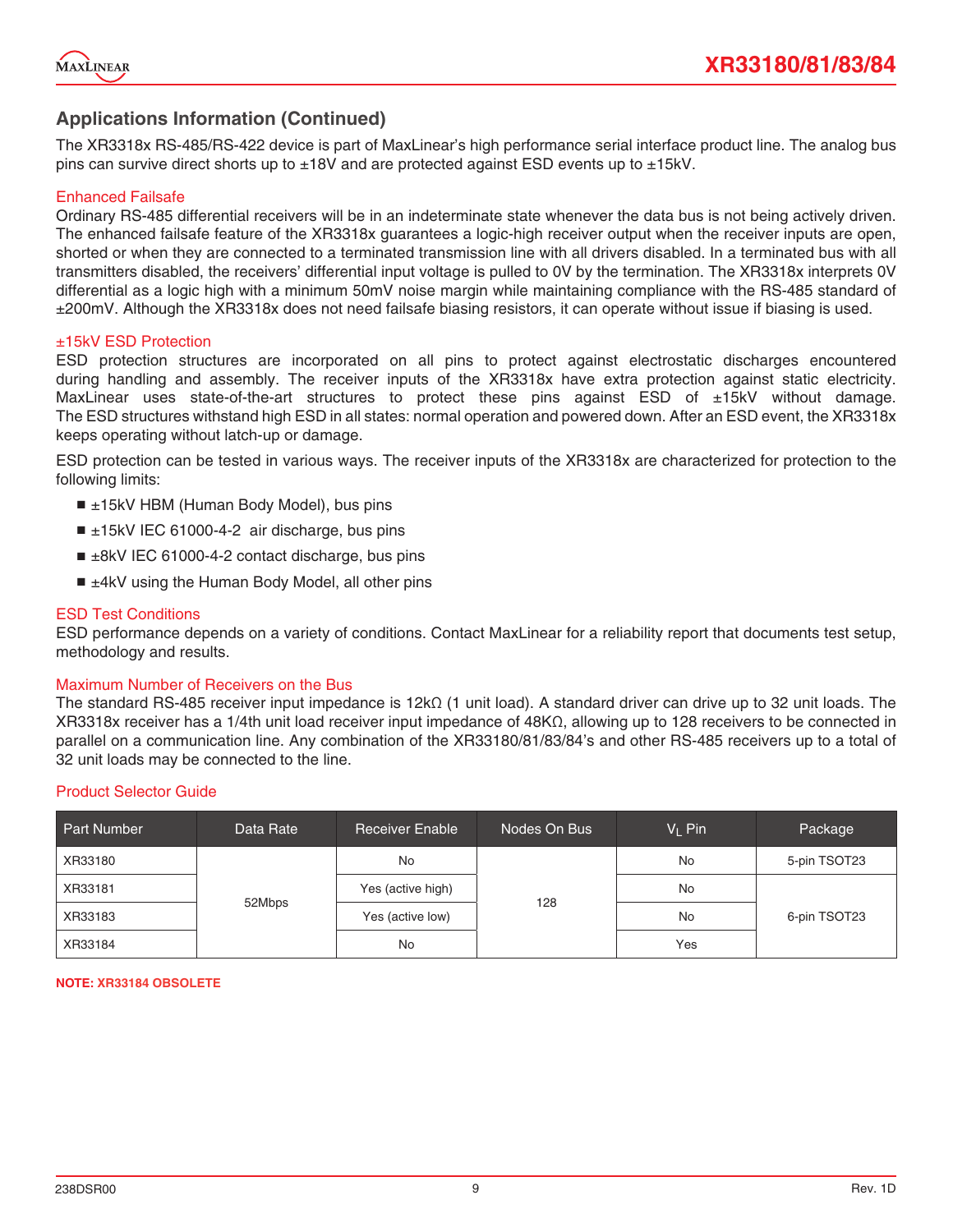

## **Mechanical Dimensions**

#### 5-Pin TSOT23



 $\frac{0.03}{0.20}$ SEE DETAIL "A"







1.90 BSC  $-0.95$  BSC  $1.60 \pm 0.05$  $3.63 + 0.05$  $1.00 + 0.02$  $-0.66 \pm 0.02$ 

#### SIDE VIEW - 2 TYPICAL RECOMMENDED LAND PATTERN

1. All dimensions are in Millimeters

2. Dimensions and tolerance per Jedec MO-193

Drawing No. : POD - 00000076 Revision: A.2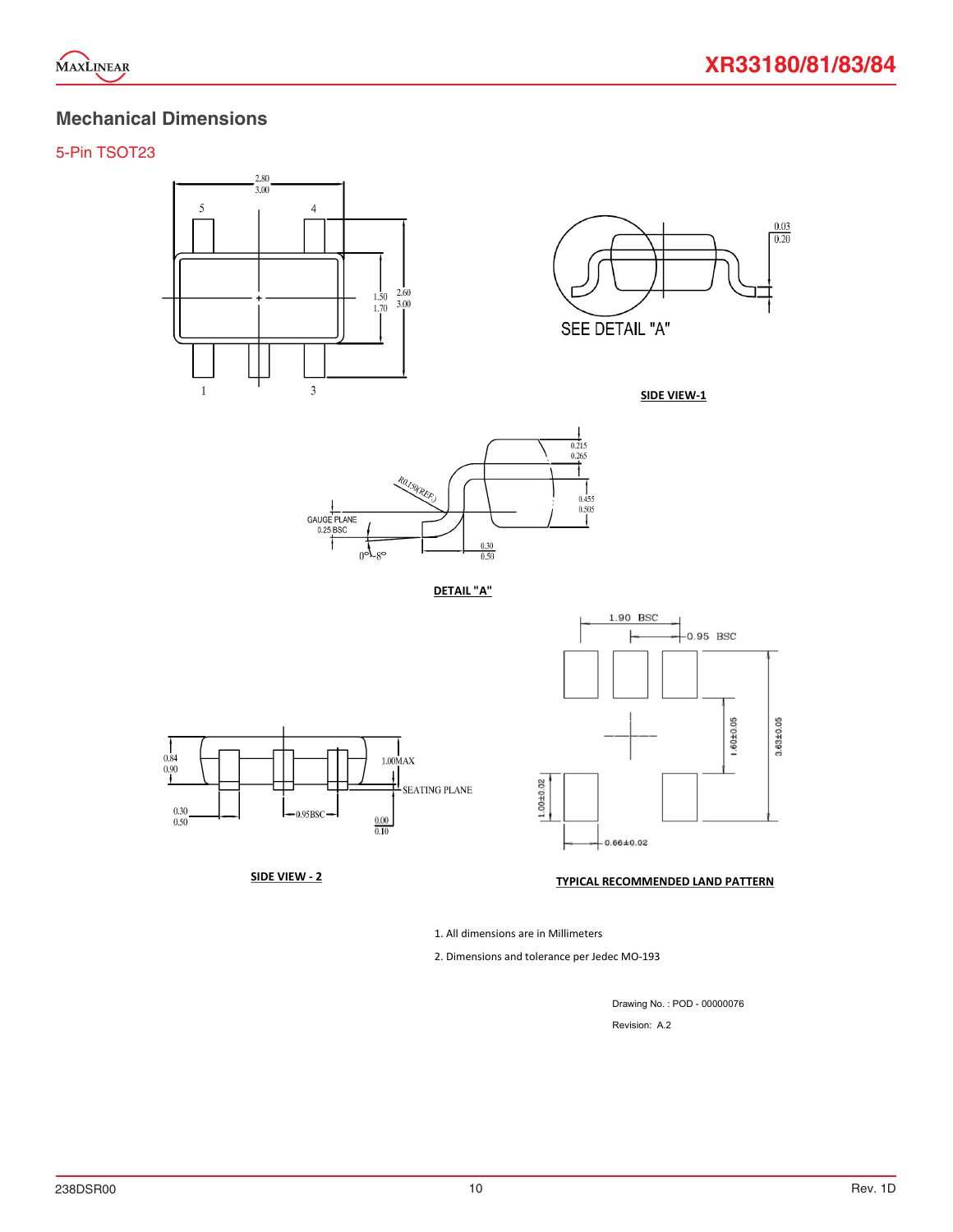

## **Mechanical Dimensions (Continued)**

#### 6-Pin TSOT23





**SIDE VIEW‐1**



#### **SIDE VIEW ‐ 2 TYPICAL RECOMMENDED LAND PATTERN**

1. All dimensions are in Millimeters

2. Dimensions and tolerance per Jedec MO‐193

Drawing No. : POD - 00000077 Revision: A.1